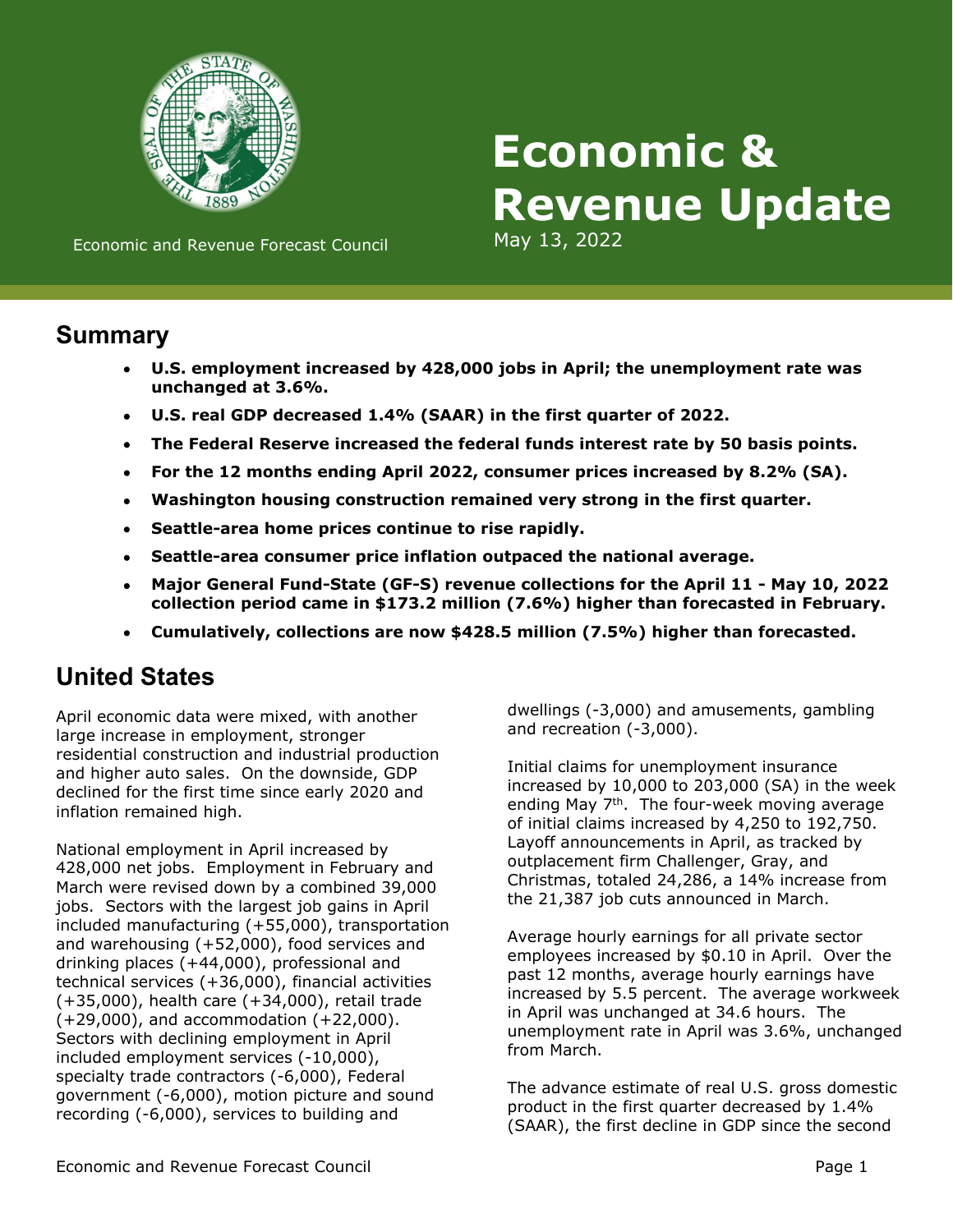quarter of 2020 (see *figure*). Net exports, private inventories and government spending all declined while personal consumption expenditures and fixed investment increased. Real GDP increased by 6.9% in the fourth quarter.



In an effort to slow the rate of inflation, the Federal Reserve increased the federal funds interest rate by 50 basis points to a range of 0.75% to 1.0%. It also announced a plan to start reducing its bond portfolio as of June 1st.

Consumer prices in April rose 0.3% (SA) following a 1.2% increase (SA) in March. Compared to April 2021, prices are up 8.2% (SA). Core prices, which exclude food and energy, rose by 6.1% (SA) compared to April 2021.

The Institute for Supply Management's Manufacturing Purchasing Managers Index (PMI®) for April decreased by 1.7 points to 55.4 (50 or above indicates expansion). This is the lowest reading for the manufacturing index since July 2020. The services PMI® for April was 57.1, down 1.7 points from the March level.

Industrial production in March increased by 0.9% (SA) following a revised 0.9% increase in February. Industrial production is 5.5% (SA) above its March 2021 level. New orders for core capital goods (i.e., durables excluding aircraft and military), which is a proxy for business investment, increased by 1.3% (SA) in March following a revised 0.2% decrease in February according to U.S. Census Bureau data. New orders for core capital goods were 10.3% above their March 2021 level.

Light motor vehicle (autos and light trucks) sales in April increased to 14.3 million units (SAAR) from 13.4 million units in March, a 6.6% increase. April sales were 21.9% below their April 2021 level.

Residential construction activity increased in March but home sales slowed. March housing starts increased by 0.3% (SA) compared to February and were 3.9% above their March 2021 level. Housing units authorized by building permits in March were 0.4% (SA) above their February level and 6.7% above their year-ago level. New home sales in March decreased by 8.6% (SA) compared to February and were 12.6% below their year-ago level. Existing home sales in March decreased by 2.7% (SA) compared to February and were down 4.5% compared to March 2021. The seasonally adjusted Case-Shiller national home price index for February was 1.9% above its January level and 19.8% above its year-ago level.

Two key measures of consumer confidence moved in opposite directions this month. The University of Michigan (UM) consumer sentiment survey increased by 5.8 points to 65.2 in April. Most of the improvement in consumer sentiment reflected improved expectations about the outlook for the economy and for personal finances. The Conference Board index of consumer confidence was almost unchanged in April, decreasing by 0.3 points to 107.3. Survey results indicated that concerns about inflation were slightly lower than in February but remain elevated.

After declining in early April, crude oil prices increased over the last month. U.S. benchmark West Texas Intermediate was \$107 per barrel, up \$7 from a month earlier. European benchmark Brent was \$110 per barrel, also up \$7 from a month earlier. Gasoline prices increased \$0.24 between April 11<sup>th</sup> and May 9<sup>th</sup>, rising to \$4.33 per gallon (regular, all formulations).

The American Trucking Association's truck tonnage index increased 2.4% (SA) in March following a revised 0.7% increase in February. The index is 3.8% above its March 2021 level. Rail carloads for April decreased 1.7% from their March level and were 3.4% below their year-ago level. Intermodal rail units for April (shipping containers or truck trailers) were 1.2% above their March level but 7.7% below their April 2021 level.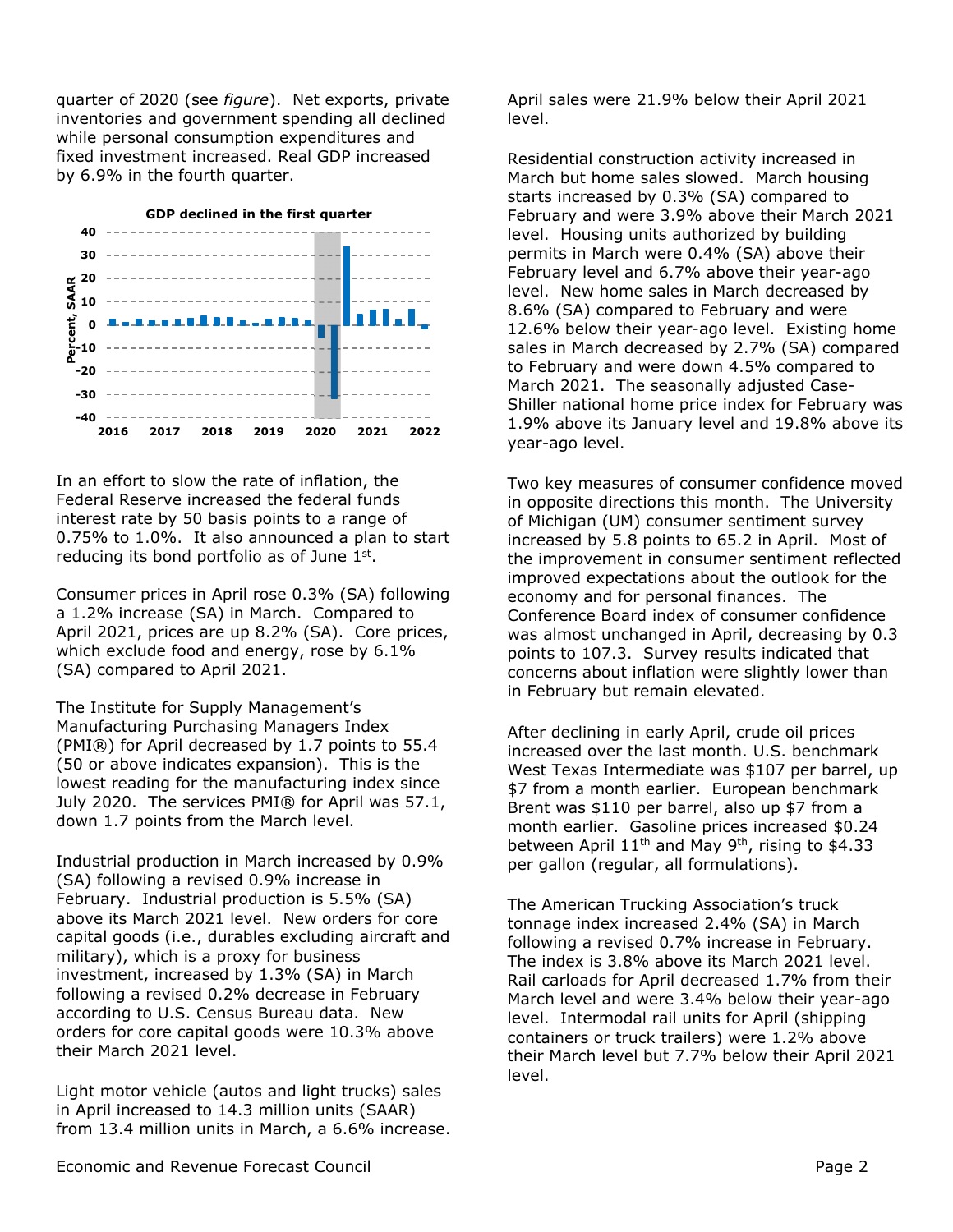# **Washington**

We have four months of new Washington employment data since the February forecast was released. Total seasonally adjusted nonfarm payroll employment increased 57,800 in January, February, March, and April which was 6,400 more than the increase of 51,400 expected in the forecast. Washington employment is now 1,400 (0.0%) lower than at its February 2020 peak. Private services-providing sectors added 47,400 jobs in the four-month period of which 13,800 were in the socially-dense leisure and hospitality sector. The manufacturing sector added 4,000 jobs, including 1,100 jobs in aerospace manufacturing, and construction employment increased by 5,000 jobs. State and local government employment increased by 1,500 jobs in January, February, March, and April but the federal government lost 100 jobs.

Washington housing construction remained very strong in the first quarter of 2022 due to booming multi-family activity. In the first quarter, 60,500 units (SAAR) were permitted, up from 58,900 in the fourth quarter of 2021. First quarter permits consisted of 25,000 single-family units and 35,500 multi-family units. The number of multifamily units permitted in each of the last three quarters was higher than in any previous quarter in the history of the series which dates back to 1968 (see figure). The February forecast assumed 51,200 (SAAR) units in the first quarter consisting of 24,800 single-family units and 26,400 multi-family units.



Seattle-area home prices continue to rise rapidly. According to the S&P/Case-Shiller Home Price Indices, seasonally adjusted Seattle home prices increased 3.5% in February compared to a 2.4% increase in the composite-20 index. February Seattle home prices were up 26.6% over the

Economic and Revenue Forecast Council **Access 2006** 2012 12:30 2013 2014 2014 2015 2016 2017 2018 2019 2014 2015

year, which is a new record in the series that goes back to 2000-2001 growth. In comparison, the composite-20 index was up 20.2% over the year in February. February Seattle home prices were up 193% since the December 2011 trough and exceeded the May 2007 peak by 103%.

Seattle-area consumer price inflation outpaced the national average in the year ending in April 2022. From April 2021 to April 2022, the seasonally adjusted Seattle CPI rose 9.1% compared to the 8.2% increase in the U.S. City Average index. These relatively high rates were partially due to much higher food and energy prices this year compared to last year. However, core prices, which exclude food and energy, still increased 7.8% in Seattle and 6.1% in the national index. Seattle shelter cost inflation exceeded the national average at 6.3% compared to 5.1%. Seattle inflation excluding shelter also exceeded the national average at 10.7% compared to 9.8%.

According to the World Institute for Strategic Economic Research (WISER), Washington exports increased 29% from the first quarter of 2021 to the first quarter of 2022. After more than two years of year-over-year declines, Washington exports of transportation equipment (mostly Boeing planes) increased over the year for a fourth consecutive quarter, rising 92%. Agricultural exports increased 17% over the year but this could be misleading as the data include soybean and corn exports which receive only minimal processing in Washington. Exports from all other sectors (mostly manufacturing) increased 12% over the year.

Washington car and truck sales edged up in April after a steep decline in March. The seasonally adjusted number of new vehicle registrations increased 0.3% in April following a 12.0% decrease in March. The number of registrations was down 24.2% over the year in April.

## **Revenue**

## **Overview**

Major General Fund-State (GF-S) revenue collections for the April 11 - May 10, 2022 collection period came in \$173.2 million (7.6%) higher than forecasted in February. Cumulatively, collections are now \$428.5 million (7.5%) higher than forecasted.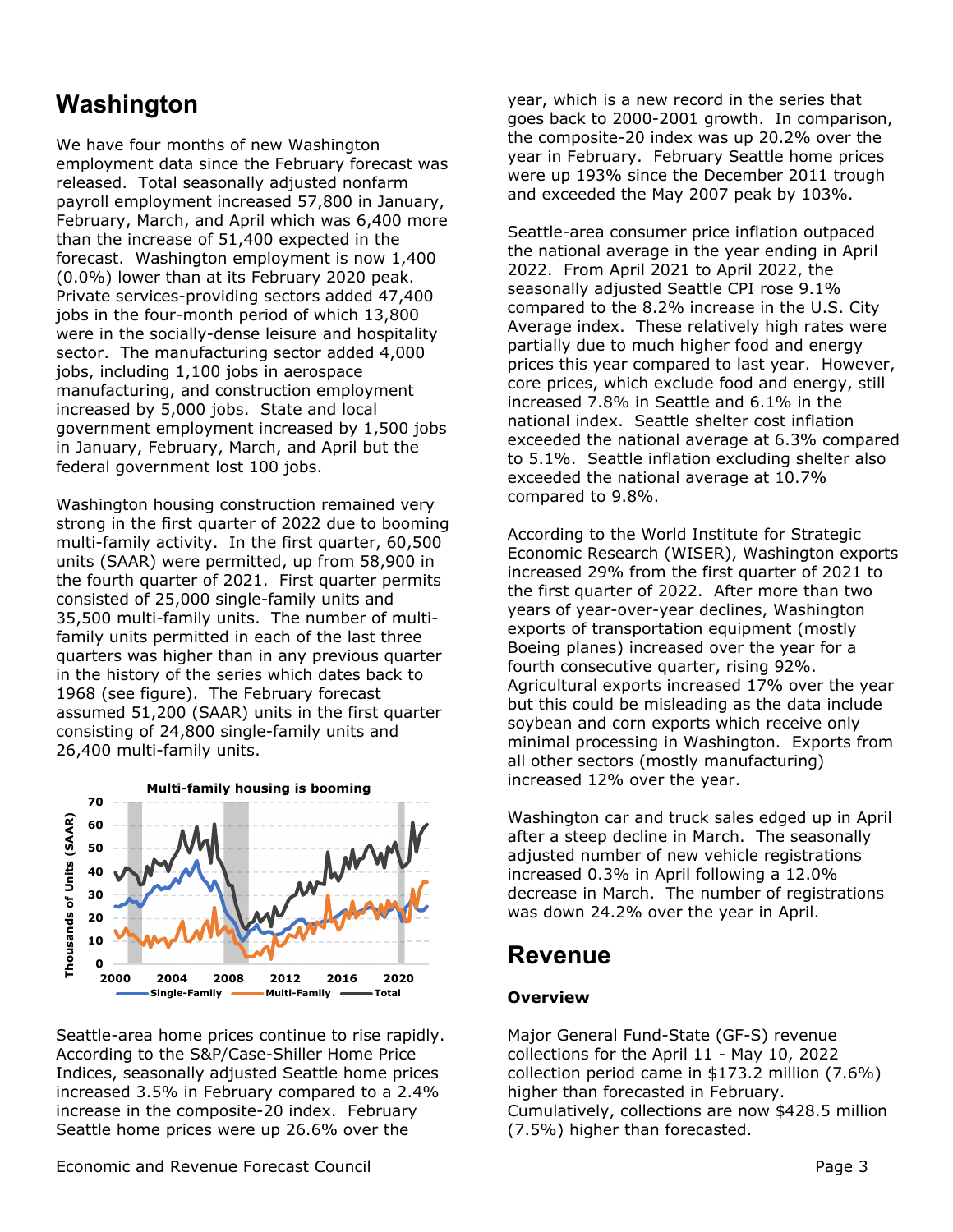#### **Revenue Act**

Revenue Act taxes consist of the sales, use, business and occupation (B&O), utility, and tobacco products taxes along with associated penalty and interest payments. The revenue collections reported here are for the April 11 – May 10, 2022 collection period. Collections correspond primarily to the March 2022 economic activity of monthly filers, first quarter 2022 activity of quarterly filers and 2022 activity of those who took advantage of the recently extended April 15<sup>th</sup> due date for annual filers.

Revenue Act collections for the current period came in \$131.0 million (7.0%) higher than the February forecast. Adjusted for large one-time payments and refunds, collections increased 10.3% year over year (see figure). The 12 month moving average of year-over-year growth decreased to 16.1%. Seasonally adjusted collections decreased from last month's elevated level (see figure). Adjusted year-over-year growth for first quarter 2022 activity was 12.4%, down from 13.1% growth for fourth quarter 2021 activity.





**Seasonally adjusted Revenue Act receipts**

Cumulatively, Revenue Act collections are now \$350.6 million (7.3%) higher than forecasted. Much of the large cumulative variance is due to the sharp increase in inflation that began in February, which was unforeseen by the forecast. A historically high accumulation of savings and healthy state personal income growth allowed consumers and businesses on average to avoid sharp reductions to their real spending in February and March. As a result, the growth in nominal taxable activity reflects the increased prices of the items purchased more than increases in real purchases.

As shown in the "Key Revenue Variables" table, unadjusted Revenue Act collections increased 12.1% year over year. Retail sales tax collections increased 9.1% year over year and B&O tax collections increased 19.4% year over year.

Total tax payments from electronic filers who also filed returns for March activity in the April 11 – May 10, 2021 period were up 7.5% year over year (payments are mainly Revenue Act taxes but include some non-Revenue Act taxes as well). Last month payments were up 14.8% year over year. Some details of the payments:

- Total payments in the retail trade sector increased 1.2% year over year. Last month, payments increased 11.2% year over year.
- Payments from the motor vehicles and parts sector decreased 1.1% year over year. Last month, payments in the sector increased 13.2% year over year.
- Retail trade sectors with high growth rates were gas stations and convenience stores (+17.0%) and electronics and appliances (+9.1%). Retail trade sectors besides autos showing negative growth were miscellaneous retailers (-3.8%), furniture and home furnishings (-1.5%), general merchandise stores (-1.4%) and drug and health stores (- 1.4%).
- Payments from non-retail trade sectors increased 11.3% year over year in the current period. Last month, year-over-year payments increased 17.0%.
- Tax payments by businesses in the accommodation and food services sector were up 27.1% year over year. Last month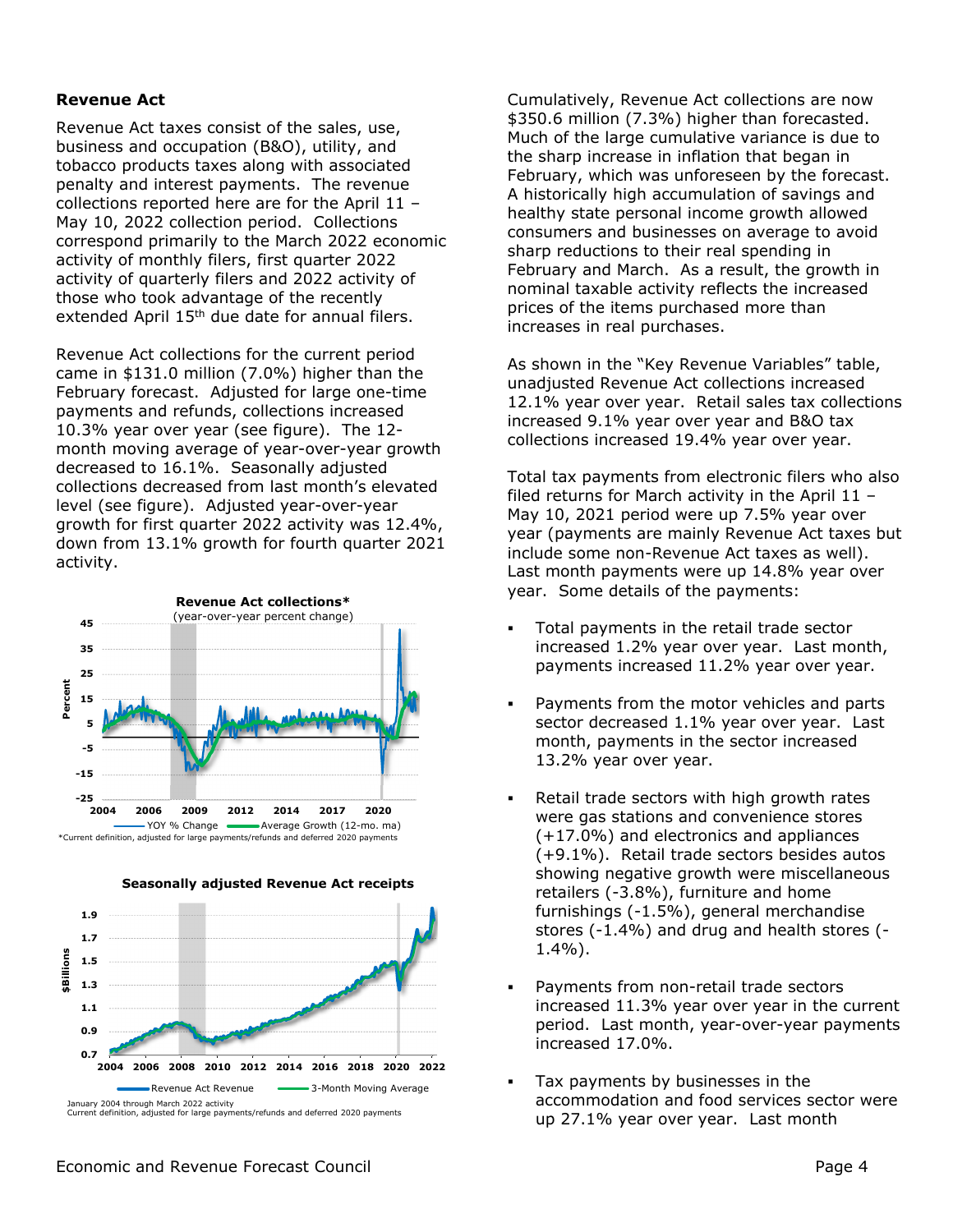receipts from the sector were up 43.2% year over year.

- Payments from the manufacturing sector increased by 2.4% year over year. Last month payments increased 6.0% year over year. This month saw a large decrease in payments from the petroleum refining sector and a large increase in payments from the transportation equipment sector. Excluding the transportation and petroleum sectors, payments from the remaining manufacturing sectors increased by 12.4% year over year after increasing 12.8% last month.
- Tax payments by businesses in the construction sector increased 7.3% year over year. Last month receipts from the construction sector increased 9.0% year over year.

#### **DOR Non-Revenue Act**

April DOR non-Revenue Act collections came in \$43.0 million (9.6%) higher than forecasted. Cumulatively, collections are \$79.2 million (8.7%) higher than forecasted.

April REET receipts came in \$46.0 million (39.0%) higher than forecasted. Seasonally adjusted estimated taxable activity increased slightly from last month's level (see figure). As of publication time, detailed data on large commercial versus residential transactions was not yet available for March or April. Cumulatively, collections are now \$97.0 million (29.7%) higher than forecasted.



Source: ERFC, data through April 2022 estimated activity

Liquor taxes came in \$1.0 million (3.5%) higher than forecasted. Cumulatively, collections are now \$1.1 million (1.4%) higher than forecasted. Cigarette tax receipts came in \$4.8 million (19.1%) lower than forecasted. The shortfall, however, was due to a large number of deferred payments for tax stamps rather than a shortfall in stamp purchases, so collections should come in above the forecast next month. Cumulatively, collections are now \$3.0 million (4.3%) lower than forecasted.

Property tax collections came in \$5.5 million (2.1%) higher than forecasted. Cumulatively, however, collections are \$10.4 million (3.1%) lower than forecasted.

Net refunds of unclaimed property from the GF-S were \$5.1 million higher than forecasted. Cumulatively, net refunds are now \$10.6 million higher than forecasted.

All other DOR revenue came in \$0.5 million (2.5%) higher than forecasted. Cumulatively, this revenue is now \$5.1 million (4.9%) higher than forecasted.

#### **Other Revenue**

The GF-S share of fines, fees, surcharges, and forfeitures from the Washington court system was \$0.9 million (19.5%) lower than forecasted. Cumulatively, receipts are now \$1.4 million (12.9%) lower than forecasted.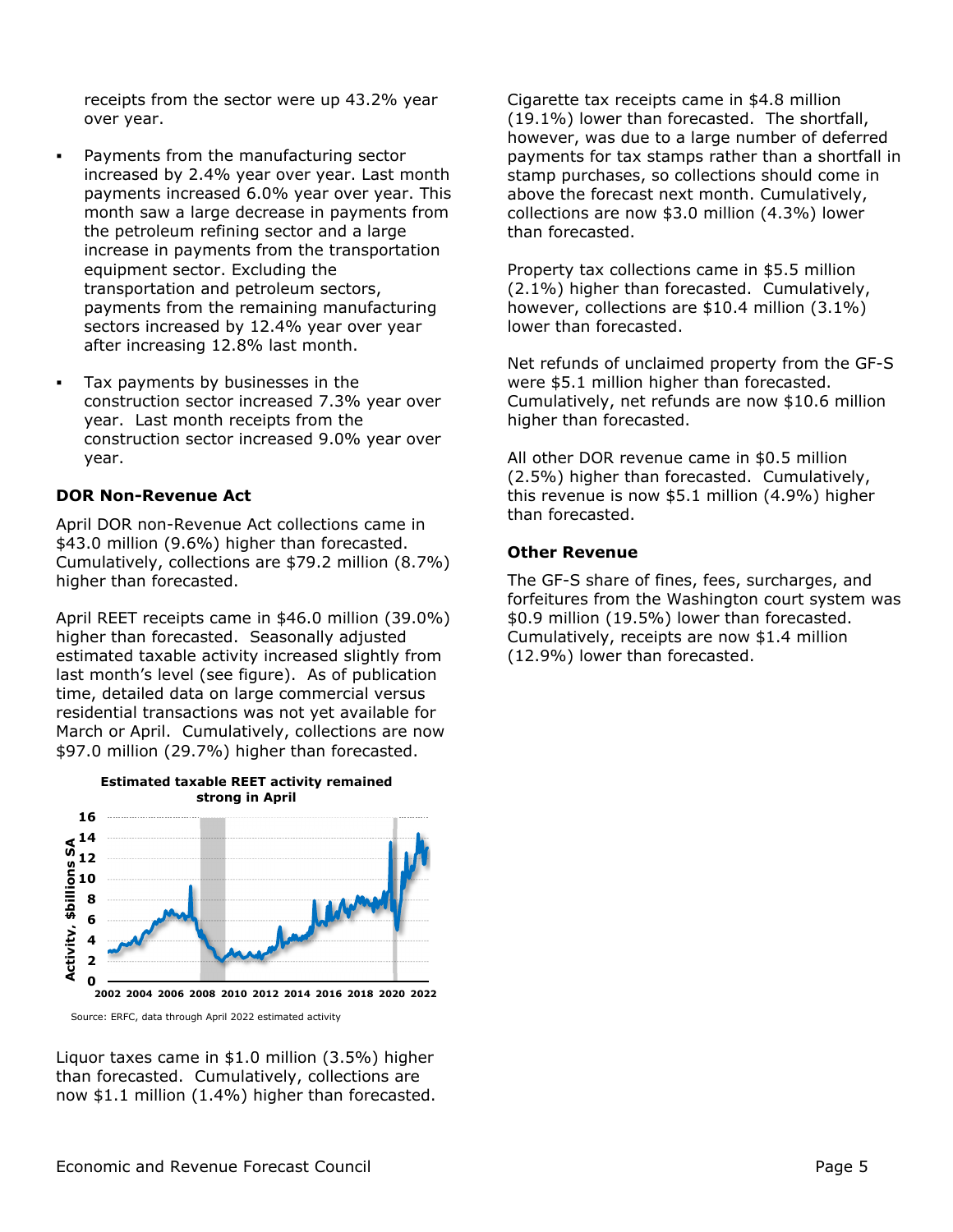#### **Key U.S. Economic Variables**

| 2021     |              | 2022                          |                                     |                                  |                                    |          |                             |
|----------|--------------|-------------------------------|-------------------------------------|----------------------------------|------------------------------------|----------|-----------------------------|
| Nov.     | Dec.         | Jan.                          | Feb.                                | Mar.                             | Apr.                               | 2020     | 2021                        |
|          |              |                               |                                     |                                  |                                    |          | 5.7                         |
|          |              |                               |                                     |                                  |                                    |          |                             |
| 102.0    | 101.6        | 102.7                         | 103.6                               | 104.6                            | $\overline{\phantom{a}}$           | 95.0     | 100.1                       |
|          |              |                               |                                     |                                  |                                    |          | 5.5                         |
| 61.1     | 58.7         | 57.6                          | 58.6                                | 57.1                             | 55.4                               | 52.5     | 60.7                        |
| 69.1     | 62.0         | 59.9                          | 56.5                                | 58.3                             | 57.1                               | 54.3     | 62.5                        |
| 1,703    | 1,754        | 1,679                         | 1,788                               | 1,793                            |                                    | 1,330    | 1,370                       |
| 9.8      | 5.6          | 3.3                           | 23.6                                | 3.9                              |                                    | 3.1      | 3.0                         |
| 13.0     | 12.5         | 15.0                          | 14.0                                | 13.4                             | 14.3                               | 14.5     | 15.0                        |
| $-17.9$  | $-23.1$      | $-10.3$                       | $-12.3$                             | $-24.0$                          | $-21.9$                            | $-14.7$  | 3.5                         |
| 278.5    | 280.1        | 281.9                         | 284.2                               | 287.7                            | 288.7                              | 258.8    | 271.0                       |
| 6.8      | 7.1          | 7.5                           | 7.9                                 | 8.6                              | 8.2                                | 1.2      | 4.7                         |
| 283.2    | 284.8        | 286.4                         | 287.9                               | 288.8                            | 290.5                              | 267.7    | 277.3                       |
| 5.0      | 5.5          | $6.0\,$                       | 6.4                                 | 6.4                              | 6.1                                | 1.7      | 3.6                         |
| 118.1    | 118.7        | 119.3                         | 120.0                               | 121.0                            |                                    | 111.2    | 115.5                       |
| 5.6      | 5.8          | 6.0                           | 6.3                                 | 0.0                              |                                    | 1.2      | 3.9                         |
| 148.7    | 149.2        | 149.7                         | 150.5                               | 150.9                            | 151.3                              | 142.5    | 149.2                       |
| 0.65     | 0.59         | 0.50                          | 0.71                                | 0.43                             | 0.43                               | $-9.29$  | 6.74                        |
| 4.2      | 3.9          | 4.0                           | 3.8                                 | 3.6                              | 3.6                                | 8.1      | 5.4                         |
| 1.56     | 1.47         | 1.76                          | 1.93                                | 2.13                             | 2.75                               | 0.89     | 1.44                        |
| 0.05     | 0.06         | 0.15                          | 0.31                                | 0.45                             | 0.76                               | 0.37     | 0.04                        |
| 109.1    | 110.3        | 109.7                         | 109.9                               | 111.3                            | 112.6                              | 108.8    | 106.3                       |
|          |              |                               |                                     |                                  |                                    |          | 2,775.6                     |
| 356.4    | 377.7        |                               |                                     | 668.2                            | 360.0                              |          |                             |
| $-80.1$  |              |                               |                                     |                                  |                                    | $-676.7$ | $-861.4$                    |
| $-779.4$ | $-861.4$     | $-89.2$                       | $-179.0$                            | $-288.8$                         | $\overline{\phantom{a}}$           |          |                             |
|          | 5.0<br>191.3 | 6.9<br>3.4<br>21.3<br>$-82.0$ | 3.3<br>$-118.7$<br>259.0<br>$-89.2$ | 7.5<br>216.6<br>475.6<br>$-89.8$ | $-1.4$<br>5.5<br>192.6<br>$-109.8$ | $-308.2$ | $-3.4$<br>$-7.2$<br>3,131.9 |

*\*Federal Fiscal Year runs from October 1st to September 30th.*

*\*\*Weighted average of U.S. dollar foreign exchange values against currencies of major U.S. trading partners, Federal Reserve.*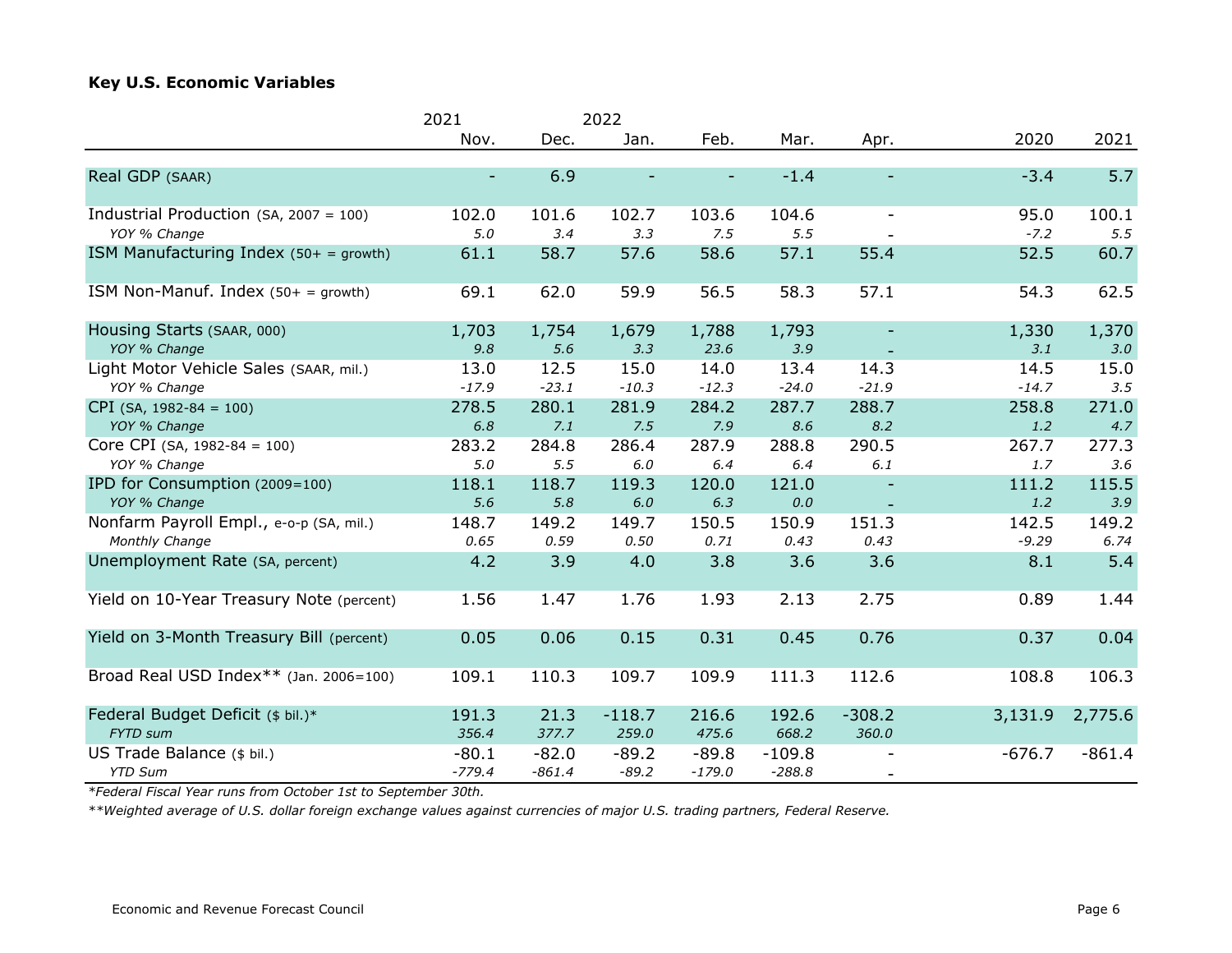## **Key Washington Economic Variables**

|                                       | 2021<br>2022             |          |                          |                          |          |                          |          |                |
|---------------------------------------|--------------------------|----------|--------------------------|--------------------------|----------|--------------------------|----------|----------------|
|                                       | Nov.                     | Dec.     | Jan.                     | Feb.                     | Mar.     | Apr.                     | 2020     | 2021           |
| <b>Employment</b>                     |                          |          |                          |                          |          |                          |          | End-of-period  |
| Total Nonfarm (SA, 000)               | 3,445.1                  | 3,458.9  | 3,466.9                  | 3,493.7                  | 3,501.9  | 3,516.7                  | 3,257.0  | 3,458.9        |
| Change from Previous Month (000)      | 6.9                      | 13.7     | 8.0                      | 26.8                     | 8.3      | 14.8                     | $-247.3$ | 201.8          |
| Construction                          | 227.0                    | 228.6    | 230.3                    | 232.9                    | 234.4    | 233.5                    | 221.3    | 228.6          |
| Change from Previous Month            | 1.2                      | 1.6      | 1.7                      | 2.6                      | 1.4      | $-0.8$                   | $-1.8$   | 7.3            |
| Manufacturing                         | 262.5                    | 263.8    | 264.6                    | 266.7                    | 267.8    | 267.8                    | 260.3    | 263.8          |
| Change from Previous Month            | 2.5                      | 1.3      | 0.8                      | 2.1                      | 1.1      | $0.0\,$                  | $-33.7$  | 3.5            |
| Aerospace                             | 67.9                     | 67.8     | 67.7                     | 68.0                     | 68.5     | 68.9                     | 70.9     | 67.8           |
| Change from Previous Month            | 0.9                      | $-0.1$   | $-0.1$                   | 0.3                      | 0.5      | 0.4                      | $-18.7$  | $-3.1$         |
| Software                              | 81.8                     | 82.2     | 81.8                     | 81.9                     | 83.1     | 83.0                     | 77.8     | 82.2           |
| Change from Previous Month            | 0.3                      | 0.4      | $-0.3$                   | 0.1                      | 1.2      | $-0.1$                   | 4.5      | 4,4            |
| All Other                             | 2,873.8                  | 2,884.3  | 2,890.2                  | 2,912.1                  | 2,916.7  | 2,932.3                  | 2,697.6  | 2,884.3        |
| Change from Previous Month            | 3.0                      | 10.5     | 5.9                      | 22.0                     | 4.6      | 15.6                     | $-216.4$ | 186.7          |
| <b>Other Indicators</b>               |                          |          |                          |                          |          |                          |          | Annual Average |
| Seattle CPI (1982-84=100, NSA)        | $\sim$                   | 304.9    | $\overline{\phantom{a}}$ | 310.1                    |          | 316.5                    | 282.6    | 296.0          |
|                                       |                          | 7.6%     |                          | 8.1%                     |          | 9.1%                     | 1.7%     | 4.7%           |
| Housing Permits (SAAR, 000)           | 56.0                     | 58.2     | 59.0                     | 64.3                     | 58.2     | $\overline{\phantom{a}}$ | 44.7     | 56.3           |
|                                       | 24.7%                    | 17.2%    | $-5.7%$                  | $-7.2%$                  | 10.5%    | $\overline{\phantom{a}}$ | $-7.2%$  | 25.7%          |
| WA Index of Leading Ind. (2004=100)   | 139.5                    | 138.9    | 140.0                    | 142.7                    | 143.3    | $\overline{\phantom{a}}$ | 124.7    | 136.3          |
|                                       | 9.6%                     | 7.5%     | 7.4%                     | 8.0%                     | 7.8%     | ٠                        | $-4.4%$  | 9.3%           |
| WA Business Cycle Ind. (Trend=50)     | 93.1                     | 94.2     | 94.6                     | 100.5                    | 100.0    | $\overline{\phantom{a}}$ | 67.4     | 88.3           |
|                                       | 26.0%                    | 22.2%    | 22.9%                    | 23.9%                    | 19.5%    |                          | $-15.5%$ | 30.9%          |
| Avg. Weekly Hours in Manuf. (SA)      | 40.1                     | 39.5     | 40.3                     | 41.3                     | 41.1     |                          | 41.8     | 40.9           |
|                                       | $-4.7%$                  | $-5.2%$  | $-2.9%$                  | 1.3%                     | $-0.2%$  |                          | $-1.8%$  | $-2.2%$        |
| Avg. Hourly Earnings in Manuf.        | 28.8                     | 29.6     | 30.0                     | 29.6                     | 29.8     | $\overline{\phantom{a}}$ | 28.3     | 28.0           |
|                                       | 3.9%                     | 6.7%     | 4.5%                     | 6.4%                     | 8.1%     |                          | $-3.3%$  | $-1.0%$        |
| New Vehicle Registrations (SA, 000)   | 18.2                     | 17.3     | 17.7                     | 22.7                     | 19.9     | 20.0                     | 19.5     | 22.0           |
|                                       | $-17.4%$                 | $-20.8%$ | $-20.2%$                 | $-8.5%$                  | $-17.9%$ | $-24.2%$                 | $-17.4%$ | 12.7%          |
| Initial Unemployment Claims (SA, 000) | 29.5                     | 33.4     | 24.3                     | 15.9                     | 16.1     | 13.5                     | 173.8    | 41.1           |
|                                       | $-77.3%$                 | $-68.6%$ | $-69.2%$                 | $-69.5%$                 | $-69.3%$ | $-70.8%$                 | 490.5%   | $-76.4%$       |
| Personal Income (SAAR, \$bil.)        | $\overline{\phantom{a}}$ | 555.7    |                          | $\overline{\phantom{0}}$ |          |                          | 516.4    | 556.3          |
|                                       | $\overline{\phantom{a}}$ | 7.8%     | $\overline{\phantom{a}}$ |                          |          | $\overline{\phantom{a}}$ | 7.6%     | 7.7%           |
| Median Home Price (\$000)             | $\overline{\phantom{0}}$ | 572.7    | $\blacksquare$           |                          |          | $\overline{a}$           | 440.4    | 553.5          |
|                                       |                          | 24.4%    |                          |                          |          |                          | 11.3%    | 25.7%          |

*\*Employment data has been Kalman filtered and does not match figures released by the BLS*

*\*Percentage Change is Year-over-Year*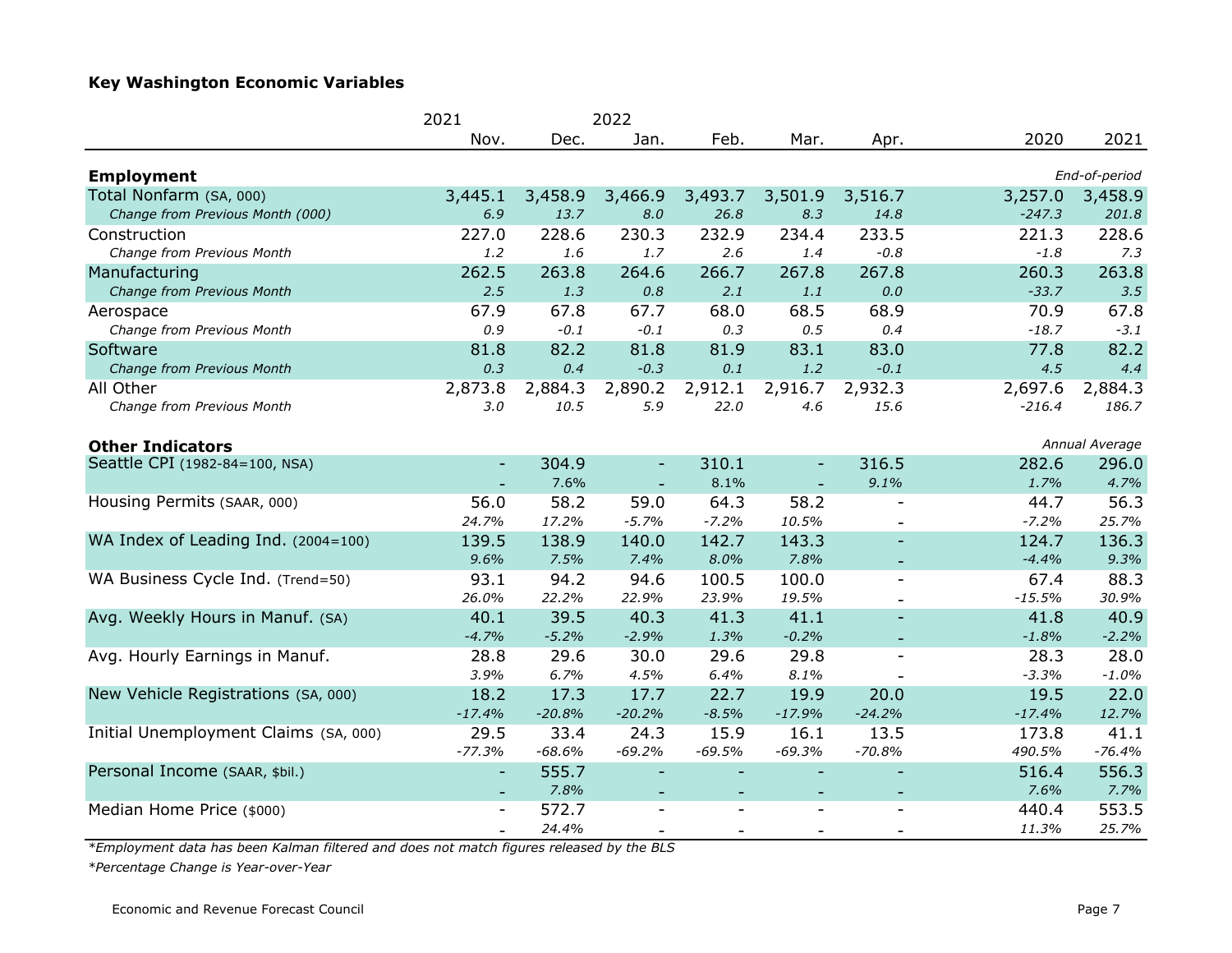#### **Key Revenue Variables**

| Thousands of Dollars |  |  |  |
|----------------------|--|--|--|
|----------------------|--|--|--|

|                                             | 2021              |                   |                    |                   |                   |                   | 2022              |                   |                   |                   |                   |                   |                  |
|---------------------------------------------|-------------------|-------------------|--------------------|-------------------|-------------------|-------------------|-------------------|-------------------|-------------------|-------------------|-------------------|-------------------|------------------|
|                                             | Apr 11-           | May 11-           | Jun 11-            | Jul 11-           | Aug 11-           | Sep 11-           | Oct 11-           | Nov 11-           | Dec 11-           | Jan 11-           | Feb 11-           | Mar 11-           | Apr 11-          |
|                                             | May $10$          | June 10           | Jul 10             | Aug 10            | Sep 10            | Oct 10            | Nov 10            | Dec 10            | Jan 10            | Feb 10            | Mar 10            | Apr 10            | May 10           |
| <b>Department of Revenue-Total</b>          | 2,206,761         | 3,556,093         | 2,151,540          | 2,153,658         | 2,023,111         | 2,011,729         | 2,299,709         | 3,485,814         | 2,317,294         | 2,273,142         | 1,810,380         | 1,855,094         | 2,457,697        |
|                                             | 48.1              | 33.0              | 6.5                | 13.9              | 16.3              | 20.3              | 14.0              | 10.5              | 15.3              | 11.9              | 11.1              | 15.3              | 11.4             |
| <b>Revenue Act</b>                          | 1,756,216         | 1,661,082         | 1,629,511          | 1,843,362         | 1,735,584         | 1,704,677         | 1,842,058         | 1,711,668         | 1,726,750         | 2,043,315         | 1,566,294         | 1,602,613         | 1,968,103        |
|                                             | 48.2              | 38.7<br>1,101,770 | 8.4<br>1,099,891   | 19.7<br>1,231,798 | 12.9              | 17.5              | 14.2<br>1,216,773 | 12.7<br>1,124,528 | 20.4<br>1,115,485 | 11.6<br>1,352,281 | 9,8               | 16.9              | 12.1             |
| Retail Sales Tax                            | 1,149,368<br>50.5 | 39.7              | 13.5               | 20.4              | 1,178,684<br>14.6 | 1,144,375<br>16.3 | 14.7              | 11.2              | 15.7              | 13.2              | 1,018,321<br>10.4 | 1,026,690<br>15.6 | 1,254,318<br>9.1 |
| <b>Business and Occupation Tax</b>          | 477,639           | 424,709           | 414,747            | 483,321           | 437,342           | 434,644           | 503,720           | 459,445           | 486,737           | 543,337           | 415,000           | 437,786           | 570,466          |
|                                             | 39.2              | 34.0              | 7.0                | 19.8              | 12.8              | 22.4              | 13.8              | 11.1              | 27.5              | 7.5               | 9.4               | 24.0              | 19.4             |
| Use Tax                                     | 80,083            | 80,801            | 70,870             | 76,856            | 74,407            | 73,396            | 77,522            | 72,183            | 68,306            | 86,524            | 63,312            | 76,790            | 86,329           |
|                                             | 96.3              | 50.5              | $-3.7$             | 17.8              | 1.6               | 2.6               | 15.6              | 21.7              | 10.2              | 30.7              | $-7.6$            | 10.7              | 7.8              |
| <b>Public Utility Tax</b>                   | 46,399            | 41,174            | 35,574             | 37,573            | 35,671            | 39,562<br>19.0    | 32,950            | 37,479            | 37,793            | 46,945            | 51,739            | 44,225            | 45,874           |
| <b>Tobacco Products Tax</b>                 | 61.2<br>2,309     | 51.3<br>6,319     | $-36.9$<br>2,827   | 10.4<br>7,869     | 9.6<br>2,258      |                   | 9.5<br>2,250      | 63.3              | 87.1<br>3,976     | 34.0              | 21.5<br>4,371     | 1.0               | $-1.1$           |
|                                             | $-34.0$           | 68.7              | $-40.5$            | 15.1              | $-51.6$           | 6,584<br>96.7     | $-44.9$           | 3,988<br>$-20.3$  | 73.2              | 2,112<br>$-62.9$  | 32.4              | 6,027<br>23.5     | 2,366<br>2.5     |
| Penalties and Interest                      | 418               | 6,309             | 5,602              | 5,945             | 7,223             | 6,115             | 8,844             | 14,044            | 14,455            | 12,117            | 13,550            | 11,096            | 8,750            |
|                                             | $-91.0$           | $-15.1$           | $-48.2$            | $-16.4$           | $-28.9$           | 77.2              | 12.5              | 126.8             | 278.2             | $-48.7$           | 28.8              | $-7.2$            | 1,995.5          |
| Non-Revenue Act*                            | 450,545           | 1,895,012         | 522,029            | 310,296           | 287,527           | 307,052           | 457,650           | 1,774,146         | 590,544           | 229,827           | 244,086           | 252,481           | 489,594          |
|                                             | 47.6              | 28.4              | 1.0                | $-11.6$           | 42.2              | 38.0              | 13.4              | 8.5               | 2.7               | 14.7              | 20.1              | 6.4               | 8.7              |
| Liquor Sales/Liter                          | 28,683            | 26,572            | 27,690             | 31,304            | 32,649            | 28,002            | 29,180            | 25,525            | 29,860            | 41,059            | 21,270            | 28,138            | 28,463           |
|                                             | 13.8              | $-9.6$            | $-5.9$             | 8.9               | 1.8               | 9.8               | $-1.1$            | 3.2               | 4.1               | $-0.2$            | $-8.0$            | 8.6               | $-0.8$           |
| Cigarette                                   | 20,923            | 26,221            | 25,757             | 33,030            | 28,843            | 32,928            | 20,670            | 24,269            | 28,988            | 21,989            | 20,518            | 25,377            | 20,085           |
|                                             | $-28.6$           | 23.0              | $-4.1$             | 8.1               | $-5.4$            | 23.0              | $-32.1$           | 3.5               | $-27.8$           | $-9.8$            | 27.9              | 15.7              | $-4.0$           |
| Property (State School Levy)                | 253,527<br>36.0   | 1,697,553<br>24.9 | 299,638<br>$-20.8$ | 46,643<br>$-74.4$ | 17,636<br>$-47.4$ | 26,186<br>$-7.1$  | 89,006<br>6.4     | 1,501,169<br>5.5  | 303,140<br>$-1.2$ | 26,769<br>$-9.3$  | 9,953<br>$-25.3$  | 46,224<br>$-22.3$ | 264,188<br>4.2   |
| Real Estate Excise                          | 132,707           | 129,622           | 161,850            | 188,413           | 191,316           | 205,108           | 169,551           | 171,264           | 199,203           | 121,210           | 119,532           | 140,674           | 164,095          |
|                                             | 142.0             | 138.0             | 105.3              | 94.9              | 95.3              | 60.3              | 39.9              | 43.8              | 3.8               | 27.4              | 56.9              | 28.6              | 23.7             |
| <b>Unclaimed Property</b>                   | $-877$            | $-1,143$          | $-2,968$           | $-5,191$          | $-1,149$          | 3,576             | 130,872           | 33,894            | 17,641            | 700               | $-3,491$          | $-2,659$          | $-6,547$         |
|                                             | $-78.0$           | $-128.0$          | $-56.1$            | 220.2             | $-65.2$           | $-8.3$            | 10.7              | 26.4              | $-1.532.0$        | $-116.0$          | $-183.4$          | $-143.7$          | 646.8            |
| Other                                       | 15,582            | 16,186            | 10,061             | 16,097            | 18,232            | 11,251            | 18,371            | 18,023            | 11,713            | 18,099            | 76,304            | 14,727            | 19,308           |
|                                             | 15.0              | 110.6             | $-2.8$             | 10.1              | 58.9              | 10.4              | $-11.0$           | $-0.1$            | 29.9              | 24.0              | 8.5               | 1.4               | 23.9             |
| <b>Washington Court System (GF-S share)</b> | 5,240             | 5,528             | 5,176              | 4,611             | 3,843             | 3,760             | 3,376             | 4,195             | 3,232             | 3,382             | 2,949             | 2,933             | 3,549            |
|                                             | $-8.9$            | 57.7              | 56.7               | 11.1              | $-15.2$           | $-12.9$           | $-26.7$           | $-19.5$           | $-16.0$           | $-29.7$           | $-28.5$           | $-27.0$           | $-32.3$          |
| Total General Fund-State**                  | 2,212,001         | 3.561.622         | 2.156.716          | 2,158,269         | 2.026.953         | 2,015,489         | 2,303,084         | 3,490,009         | 2,320,526         | 2.276.523         | 1.813.329         | 1,858,027         | 2,461,246        |
|                                             | 47.9              | 33.0              | 6.6                | 13.9              | 16.2              | 20.2              | 14.0              | 10.5              | 15.2              | 11.8              | 11.0              | 15.2              | 11.3             |

\*Monthly Revenues (month of beginning of collection period)<br>\*\* Detail may not add due to rounding. The GFS total in this report includes only collections from the DOR and the Washinqton Court System.<br>*Note: Italic figures*